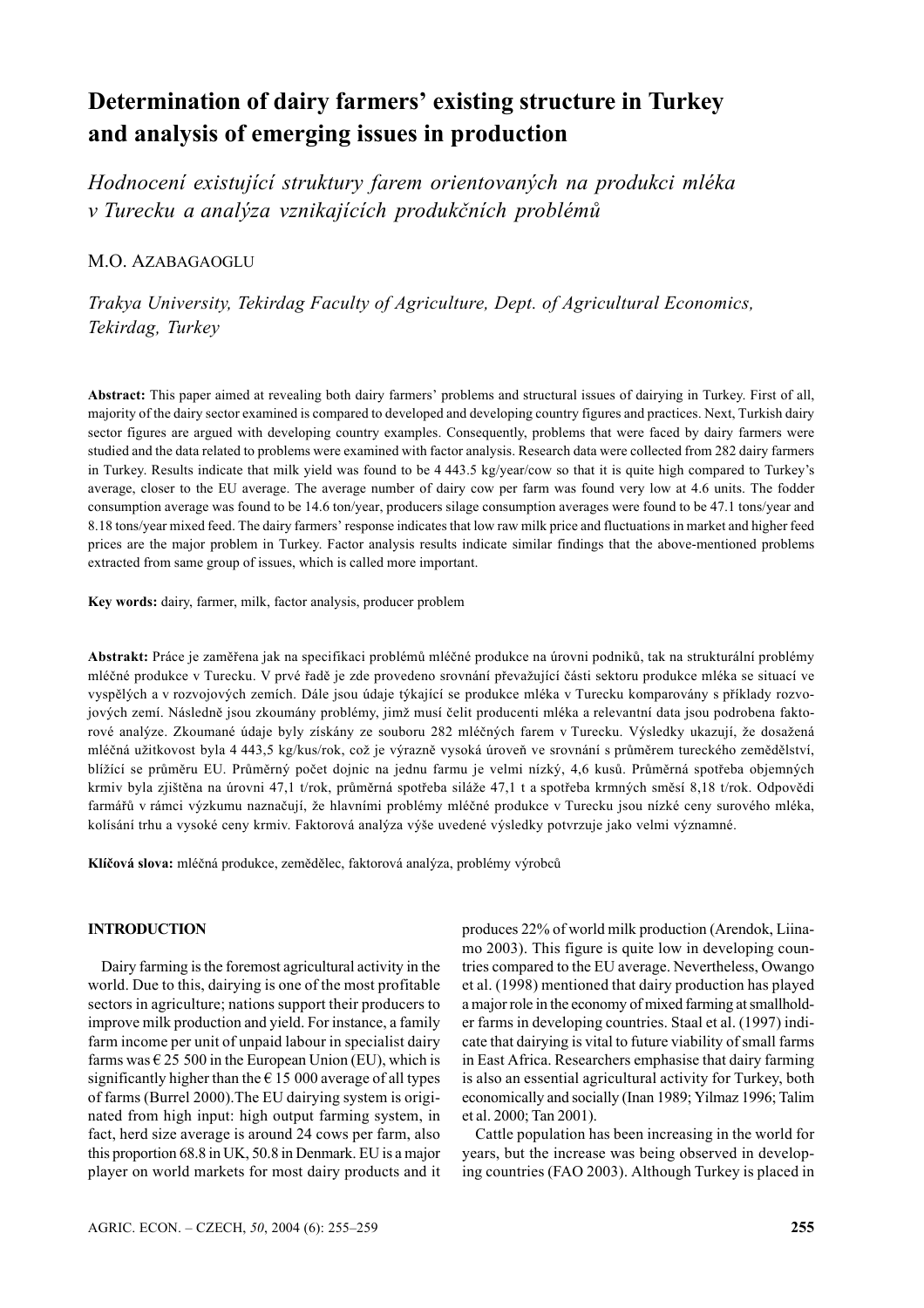the developing country category, manufactured milk and milk products have shown no progress. A major reason for this is falling off of animal production in the last decades. Animal production has taken a 25% share in the agricultural sector in Turkey even as it has taken a 60– 70% share in developed countries (Azabagaoglu et al. 2003). Due to the decrease of cattle population by years, the animal and milk production share in agricultural production has been negatively influenced.

The OECD and FAPRI foresee that the medium-term outlook for the dairy sector would remain dominated by a strong expansion in global demand for dairy products. The latter would reflect not only income growth in many regions of the world, but also changes in consumer preferences towards dairy products (European Commission 2002). It has indicated that the consumption of milk and milk products has great importance for public nutrition so that it has been offered to people with high quality and lower price if possible.

Developed countries support their dairy producer and milk consumer. The Turkish government has to carry out progressive agricultural policies for ensuring reasonable price levels for both producer and consumer. Because the dilemma is that the producer receives per 1 litre of milk the market price of 60–70% in developed countries, this proportion is just as 25% in Turkey. The average producer price for milk in the EU is about 300  $\epsilon$ /ton (Burrel 2000). This figure is approximately 200  $\epsilon$ /ton in Turkey. This situation is getting worste year by year so that to develop dairying sector some urgent measures must be taken from the producer basis.

The purpose of the paper is to reveal important issues that are faced by dairy farmers and to discuss the solutions.

## **MATERIAL AND METHODOLOGY**

Original research data was collected from 282 dairy farmers via interviews (questionnaire) in the 2002. Sample size determination calculated by dairy cow population per village and sampling formulation extracted 141 villages. Randomly selected 2 dairy farmers in each village constitute sampling frame. Initially, producers' descriptive findings (distribution of cattle genus, proportion of milk yield, proportion of feed consumption, etc.) were determined. Furthermore, issues that were faced by dairy farmers were studied. The data related to problems was examined with factor analysis to determine the majority of issues.

Much of the research related to the dairy sector studies used factor analysis. Beforehand, research held by Solane et al. (2001) was used to factor analysis to determine Costa Rican dairy farmers' characteristics. Vukasinovic et al. (1997) used factor analysis to evaluate relationships between herd life for 18 different types of traits in Swiss Brown cattle. Fahey et al. (2002) studied variables that related to herd reproductive indices, calving events, stocking rate, disease, concentrate feeding, fertiliser usage, milk production and economic performance using factor analysis. Alimba and Akubuilo (2002) used this analysis in the assessment of variables relating to the adoption of changed technologies and other factors thought to relate to the consequences of technology changes on entrepreneurs.

Mathematically, factor analysis is somewhat similar to multiple regression analysis, in that each variable is expressed as a linear combination of the underlying factors (Malhotra 1993). A factor model may be represented as:

$$
\chi_{i} = A_{i1}F_{1} + A_{i2}F_{2} + \dots + A_{im}F_{m} + V_{i}U_{i}
$$

where:

- $\chi_i$  = *i*th standardised variable
- $\overline{A}_{i1}$  = standardised multiple regression coefficient of variable *i* on common factor *j*
- *F =* common factor
- $V_i$  = standardised regression coefficient of variable *i* on unique factor *i*
- $U_i$  = the unique factor for variable *i*

 $m =$  number of common factors

The unique factors are un-correlated with each other and with the common factors. The common factors themselves can be expressed as linear combinations of the observed variables.

$$
F_i = W_{i1} \mathbf{c}_1 + W_{i2} \mathbf{c}_2 + \dots + W_{ik} \mathbf{c}_k
$$

where:

 $F_i$  = estimate of *i*th factor

 $W_i$  = weight or factor score coefficient

 $k =$  number of variables

Major statistics associated with factor analysis are as follows:

*Bartlett's test of sphericity:* This is a test statistic used to examine the hypothesis that the variables are un-correlated in the population (chi-square was being used).

*Kaiser-Meyer-Olkin (KMO) measure of sampling adequacy:* KMO measure is an index used to examine the appropriateness of factor analysis. High values (greater than 0.5) indicate that factor analysis is appropriate.

# **RESULTS**

Due to producing high prolific cattle genus (Holstein – 73.8%) at the research area, findings on cattle production and yield have been found to be above Turkey's overall average. Milk production of 89.7% provided form dairy cattle in Turkey. However, milk yield per cow was found to be 4 443.5 kg/year so that it is quite high compared to Turkey's average. This figure is closer to the EU average (European Commission 2002), which is 5.8 tons/year. Because of the farmers that carried out livelihood milk producing and raising unproductive cattle at some regions of Turkey, the calculated overall milk production average per unit is very low. The average number of dairy cow per farm was found as 4.6 units, so it is quite low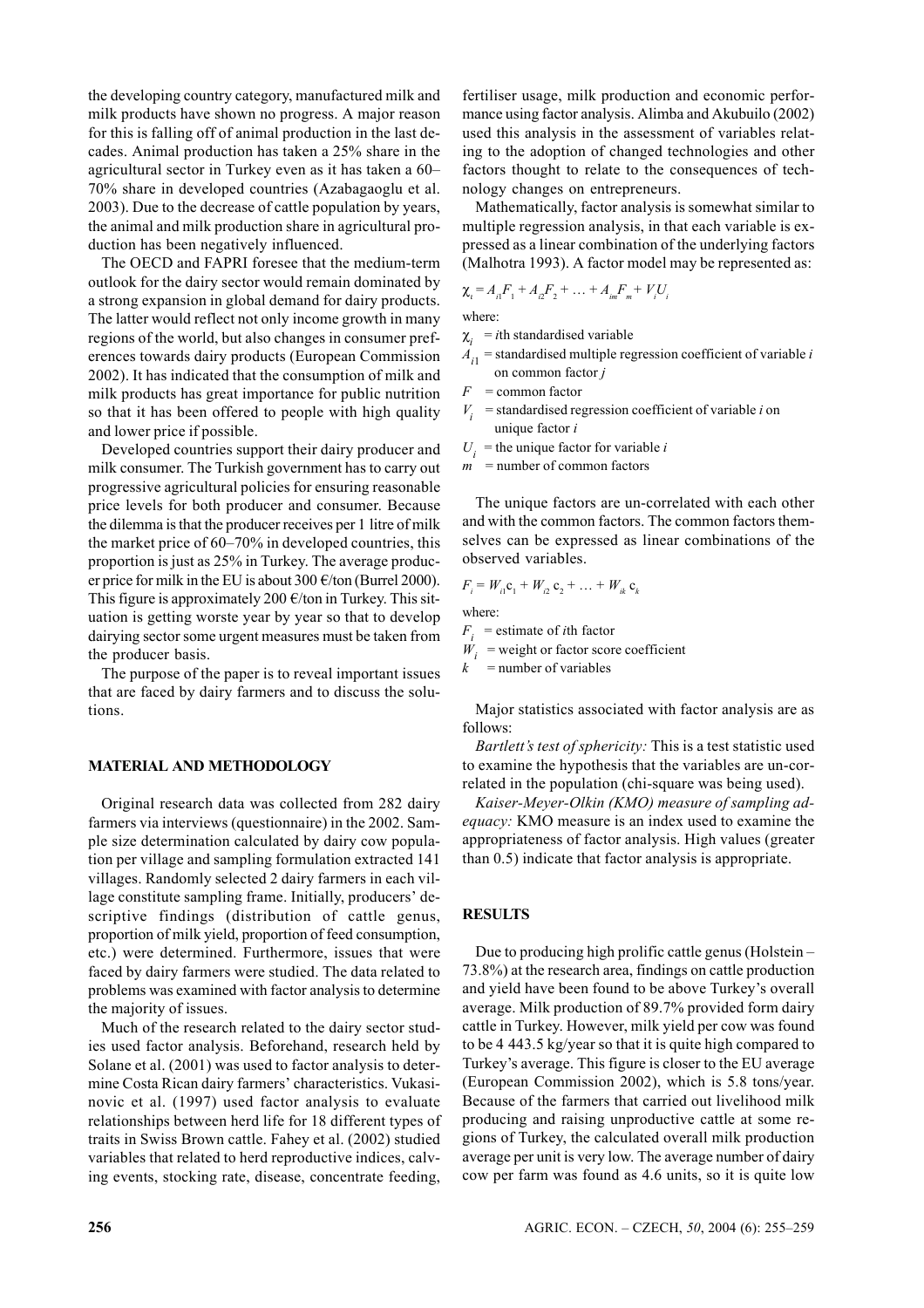compared to developed country average. Stabling conditions are not on satisfactory level compared to developing countries with respect to insufficient ventilation, lighting and substructure.

Examining the feed consumption, results indicated that the fodder consumption average was found to be 14.6 ton per year, producers silage consumption averages were found to be 47.1 tons/year and 8.18 tons/year mixed feed. Approximately, as a whole, they grew their own fodder plants especially they produce required silage feed. This result indicates that producers should be conscious and concentrate on their job.

Raw milk is most preferably sold by the way of milk cooperatives. Dairies and other milk manufacturers were being chosen second place. This is beneficial progress for the co-operatives that have been constructed by dairy cattle producers that gather 53.7% of the total raw milk supply. Cooperatives that collect and distribute raw milk reach the share of 90% in developed South European countries (Inan 1989). However, despite this situation, milk prices formation in the milk marketing system is setting by the dairies and milk product manufacturers. The major reason of this problem is co-operatives have not got a plant to process raw milk.

Major problems being faced by dairy farmers, arranged by priority level; (closer to 1 shows more unimportant, closer to 5 shows more important):

– Low raw milk price and fluctuations (4.76)

– Higher feed price (4.75)

– Higher veterinary costs (3.65)

#### Table 1. Factor analysis results

## KMO and Bartlett's test

- Unsatisfactory barn conditions (2.52)
- Marketing problems (2.36)

The producers' response indicates that there is a major problem in low raw milk price and fluctuations. This problem is followed by higher feed prices and veterinary costs. The previous study held by Akman (1993) suggests similar results that low raw milk prices and higher feed prices are important problems for dairy producers.

The response to issues is evaluated by factor analysis. Underlying reasons for issues that producers being faced revealed with factor analysis. Factor analysis results are shown in Table 1. Initially, validity of variables was tested with KMO and Bartlett's test of sphericity. The KMO value was being calculated as 0.605 – it has to be higher than 0.5 – this indicates data is appropriate for factor analysis. Bartlett's value was being calculated as 124.76, this indicates variables un-correlated each other at 99% confidence level. Next, factor groups were being formed with varimax rotation and the distribution of variables according to rotated matrix given in Table 1.

The first factor group was formed by low quality mixed feed, lack of co-operation, marketing problems, insufficient technical knowledge and unsatisfactory barn conditions. Producers perceived these issues as *originated from us,* and their importance is not more serious than other problems. Low raw milk price and fluctuations, higher feed price and veterinary costs appeared to be in the second factor group. This group perceived *more important issues* because the problem increased operation

| Kaiser-Meyer-Olkin measure of sampling adequacy |                    | 0.605   |  |
|-------------------------------------------------|--------------------|---------|--|
| Bartlett's test sphericity                      | approx. chi-square | 124.766 |  |
|                                                 | df                 | 0.036   |  |
|                                                 | SIg.               | 0.000   |  |

Rotated component matrix<sup>a</sup>

|                                      | Factor group |             |           |
|--------------------------------------|--------------|-------------|-----------|
|                                      |              | 2           | 3         |
| Low quality mixed level              | 0.796        | $6.626E-02$ | 7.329E-04 |
| Lack of cooperation                  | 0.671        | 0.228       | $-0.307$  |
| Marketing problems                   | 0.651        | $-7.84E-02$ | 0.154     |
| Insufficient technical knowledge     | 0.591        | 0.345       | 0.163     |
| Unsatisfactory barn condition        | 0.510        | $-0.203$    | $-0.123$  |
| Low raw milk price and               | 5.933E-02    | 0.788       | 4.276E-02 |
| Higher feed price                    | $-0.114$     | 0.764       | $-0.303$  |
| Higher veterinary costs              | 0.104        | 0.632       | 0.327     |
| Problems related to preparing silage | $-3.78E-02$  | 3.933E-02   | 0.912     |

Extraction method: Principal Component Analysis Rotation method: Varimax with Kaiser Normalization

a = Rotation converged in 4 iterations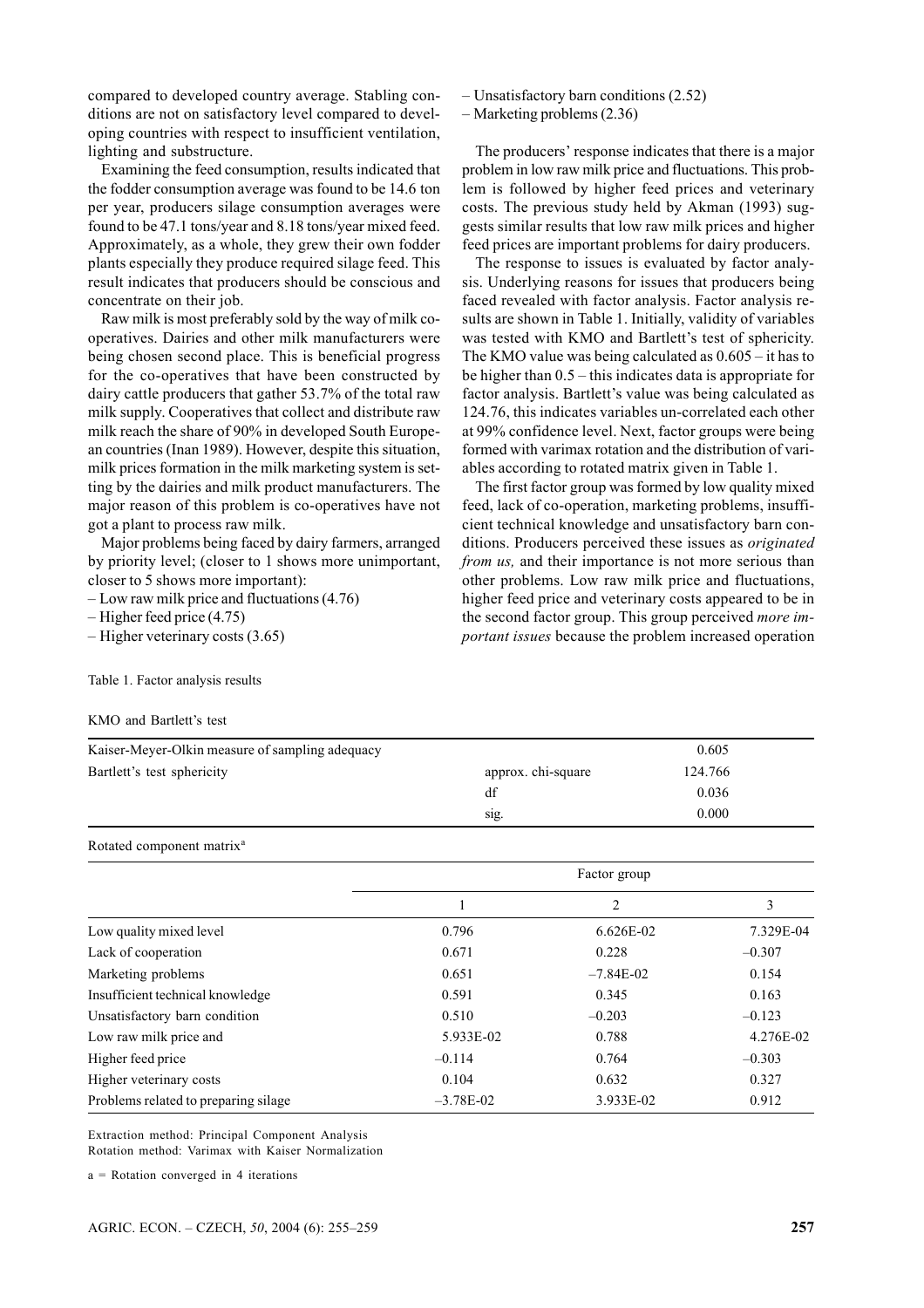costs. Due to lower raw milk price level and the opposition of higher feed prices, it is difficult to pursue dairy farming. To develop dairy farming the price of raw milk has to improve and precautionary measures have to be taken for fluctuations. Considering problems related to preparing silage formed the third factor group. Research findings indicate that they have not had any problems related to preparing silage, because the knowledge of preparing silage was found to be very high at the research area.

## **DISCUSSION**

Even as the number of dairy cattle and the amount of raw milk has increased in the world over the years, the Turkish dairy sector has decreased both in number of dairy cattle and the amount of raw milk. Although cattle population reached 16 million units on 1980, the following years' population is decreasing and number has dropped to 11 million units today (Turkish Ministry of Agriculture 2003). Despite the serious descent on cattle units, amount of raw milk is decreasing very slowly due to increasing high prolific genus cattle proportion. The total quantity of raw milk is approximately 10 million tons in Turkey, but raw milk amounts dropped due to the effect of low prices in the past years. Factor analysis results emphasise that more important issue is high operation cost, so that it has influenced number of dairy cattle progress.

In spite of the population growth in Turkey, decreasing amounts of milk and milk products consumption is creating a great contradiction. Manufacturing needs to improve in order for a balanced diet and healthy nutrition of community. Improving the quantity of milk and milk products is not directly related to the increase in number of cattle unit. Mainly, the population of prolific cattle must be raised throughout Turkey.

SEK (Milk Industry Foundation) was established in 1963 to encourage the development of the dairy industry in Turkey. However, SEK has carried out the task of arranging milk market via determination of raw milk price until the privatisation. Privatisation of SEK, without any substitution, has been detrimental to the improvement of dairy cattle producing. As a result of privatisation, the determination of raw milk prices has been formed between the producer and manufacturer; nevertheless, the prices are usually not beneficial to the producer. The government is carrying out a support policy as a premium per litre. However, this promotion is only 1% of the raw milk price and it is not an attribute to promote milk production.

The cost is another dimension to the issues. Feed, which is major input, constitutes approximately 60–70% of the total operation cost in cattle production. Producers always criticise feed prices compared to raw milk prices. If the price of 1 kg of feed exceeds the price of 1 litre raw milk, they become frustrated and tend to leave dairy farming. This comparison has not favoured the producer for many years in the past.

There are three urgent measurements to take into consideration:

- First, the dairy cattle population must increase and the proportion of prolific cattle in the overall population should improve. The government imported 342 000 unit of prolific dairy cattle between 1987–1997 years to improve the dairy sector. This support urgently takes into account that the form of importing should be changed from live animals to cattle sperm. In this manner, this prolific cattle's sperm will inseminate indigenous dairy cattle artificially so that the raw milk yield of indigenous generation should be improved. The number of prolific dairy cattle has shown a little progress last 8 years. Productive dairy cattle units must be moved up to 3.5 million units at the first stage. If this can be accomplished, raw milk production will raise to 14 million tons. Yilmaz (1996) emphasised that only 15 million tons of milk will recover domestic demand.
- Next, a producer organisation has to construct with government support to arrange a raw milk market. This organisation has to be of a co-operative type like in the developed country cases. Yavuz et al. (2001) express that dairy farmers have to coerce to construct co-operative for solving the technical and economical issues. For instance, the co-operative collects and distributes the total produced milk in Norway and the consumer price is equal to the producers' price that is promoted by the government. This figure is approximately 60–70% of the consumer price in Germany. In contrast, dairy cattle producers receive just 25–30% of the consumer price in Turkey. A constructed cooperative will have to provide a lower price input, financial credit, technology and information support to improve productiveness. This organisation task is not only to collect and distribute; nevertheless, all marketing activities should be done by a co-operative. The corollary of the above, milk collection using the cold chain system (according to the EC standards) processed in the factory, to take into consideration the consumers' desires, promoted the whole market and constructed effective distribution.
- Finally, specialist dairy farmers should be encouraged by the co-operative system. By examining the Turkish dairy cattle producers' structure, it is clear that the proportion of small family producers is very high. The specialist dairy farm system in the EU accounts for 83% of total dairy cow numbers and 85% of total milk production (Arendok, Liinamo 2003). The number of dairy cows per agricultural unit is approximately 2 in Turkey, so this figure is indicated as the primary problem by Tan (2001) regarding obstacles of dairy sector improvement. The main work activity of these family producers is grain and vegetable production, so dairy cow production is mainly for family consumption. Due to transforming these producers to the specialist dairy cattle producers, the government should give financial support and the producers should change their sowing area to fodder plants. Being a specialist producer brings high productivity at a lower cost.